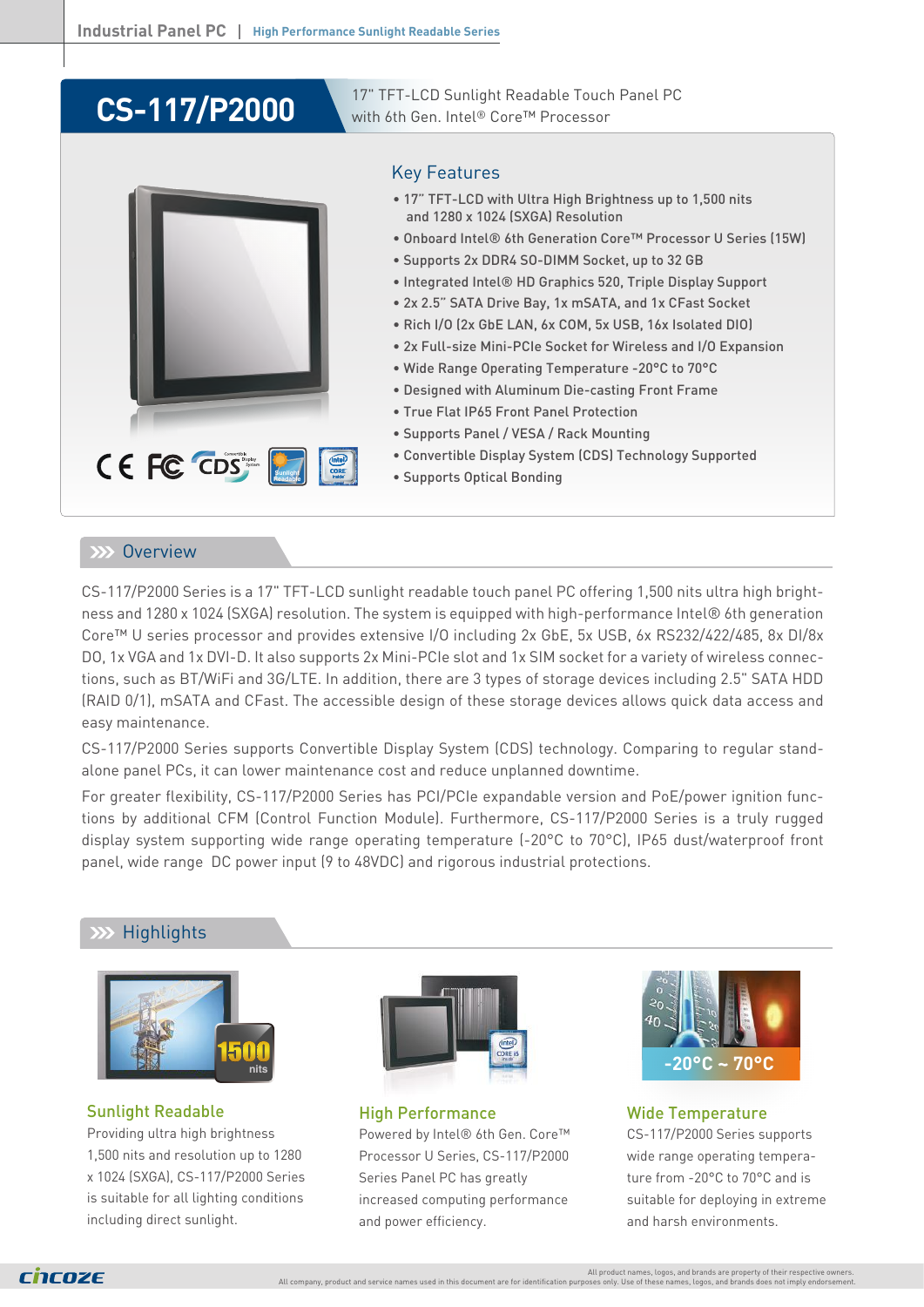### **XX Specifications**

#### **Display**

- LCD Size: 17" (5:4)
- Max. Resolution: 1280 x 1024
- Brightness (cd/m2): 1500
- Contrast Ratio: 800 : 1
- LCD Color: 16.7M
- Pixel Pitch (mm): 0.264 (H) x 0.264 (V)
- Viewing Angle (H-V): 160 / 140
- Backlight MTBF: 50,000 hrs (LED Backlight)

#### Touch

• Projected Capacitive Touch

#### Processor System

- Onboard 6th Intel® Core™ U processors (Skylake)
- Intel® Core™ i5-6300U processor (3M Cache, up to 3.00 GHz) - Intel® Core™ i3-6100U processor (3M Cache, 2.30 GHz)
- TDP: 15 W
- BIOS: AMI 64Mbit SPI BIOS

#### Memory

• 2x DDR4 260-pin SO-DIMM socket, support up to 32 GB (2133MHz, un-buffered and non-ECC type)

#### **Graphics**

- Intel® HD Graphics 520
- Triple display with 1x VGA, 1x DVI-D and 1x CDS interface

#### Audio

- Realtek® ALC888-GR
- High Definition Audio

#### I/O Interface

- 1x VGA (Up to 1920 x 1080 @ 60Hz), DB-15
- 1x DVI-D (Up to 1920 x 1080 @ 60Hz)
- 1x CDS Interface, Compact PCI Connector
- 2x GbE LAN (Support WoL, Teaming, Jumbo Frame and PXE), RJ45 - GbE1: Intel I219LM
	- GbE2: Intel I210IT
- 2x PoE+ (with Optional CFM PoE Module)
- Comply with IEEE 802.3at, Offers Up to 25.5W Per Port
- 6x RS-232/422/485 with Auto Flow Control (Supports 5V/12V), DB9
- 4x USB 3.0, Type-A
- 1x USB 2.0, Type-A
- 16x Isolated DIO (8x DI/8x DO), 20-Pin Terminal Block
- 1x Line-out & 1x Mic-in, Phone Jack 3.5mm
- 1x Power On/Off Switch
- 1x Reset Button
- 1x AT/ATX Switch
- 1x Remote Power On/Off Connector, 2-Pin Terminal Block
- 1x External FAN Connector, 4-Pin Terminal Block

#### Expansion

- 1x CFM PoE interface
- 1x CFM IGN interface
- 1x PCI or 1x PCIex4 Expansion slot [CS-117C/P2002E] Optional Riser Card: 1x PCI, 1x PCIex4 Support maximum dimension of add-on card (H x L): 100mm x 200mm
- 2x Full-size Mini-PCIe Socket
- 1x Universal I/O Bracket
- 1x SIM Socket
- 4x Antenna Hole

CNCOZE

#### Storage

- 2x 2.5" SATA Drive Bay, Supports RAID 0/1 (Gen3)
- 2x mSATA (One Shared by Mini-PCIe Socket) (Gen2)
- 1x CFast Socket

#### Other Function

- Supports CDS Technology
- Supports CFM Technology
- Supports Instant Reboot Technology (0.2 sec)
- Supports Power Ignition Sensing (IGN)
- Support OSD Function
- (LCD On/Off, Brightness Up, Brightness Down for CDS Display Module)
- Internal Speaker AMP 2W + 2W
- SuperCap Integrated
- Watchdog Timer:
- Software Programmable Supports 256 Levels System Reset

#### Power Requirement

- Supports AT/ATX Power Mode
- Power Input Voltage 9~48VDC
- One 3-pin Terminal Block Connector
- Power Adapter AC/DC 24V/5A 120W or 24V/9.2A 220W (Optional)

#### Physical

- Dimensions (WxHxD): CS-117C/P2002: 450 x 350 x 88.5 mm CS-117C/P2002E: 450 x 350 x 106.5 mm
- Weight: CS-117C/P2002: 8.56 kg CS-117C/P2002E: 8.82 kg
- Front Panel Construction: Flat Rugged Aluminum Die-casting Bezel
- Supports Panel / VESA / \*Rack Mounting (\*with optional mounting kit)
- Fanless Design
- Jumper-less Design

#### Environment

- Operating Temperature: -20°C to 70°C
- (With extended temperature peripherals; Ambient with air flow According to IEC60068-2-1, IEC60068-2-2, IEC60068-2-14)
- Storage Temperature: -20°C to 70°C
- Relative Humidity: 80% RH @ 40°C (Non-condensing)
- Shock: Operating, 15 Grms, Half-sine 11 ms Duration (w/ SSD, according to IEC60068-2-27)
- Vibration: Operating, 1.5 Grms, 5-500 Hz, 3 Axes (w/ SSD, according to IEC60068-2-64)
- IP Level: IP65 Compliant Front Panel
- EMC: CE, FCC Class A

#### Protection

- Reverse Power Input Protection
- Over Voltage Protection: 58V
- Over Current Protection: 15A
- ESD Protection: +/-15kV (air), +/-8kV (contact)
- Surge Protection: 3kW

#### Operating System

- Windows® 10
- Windows® 8.1
- Windows® 7

#### Certification

• CE • FCC Class A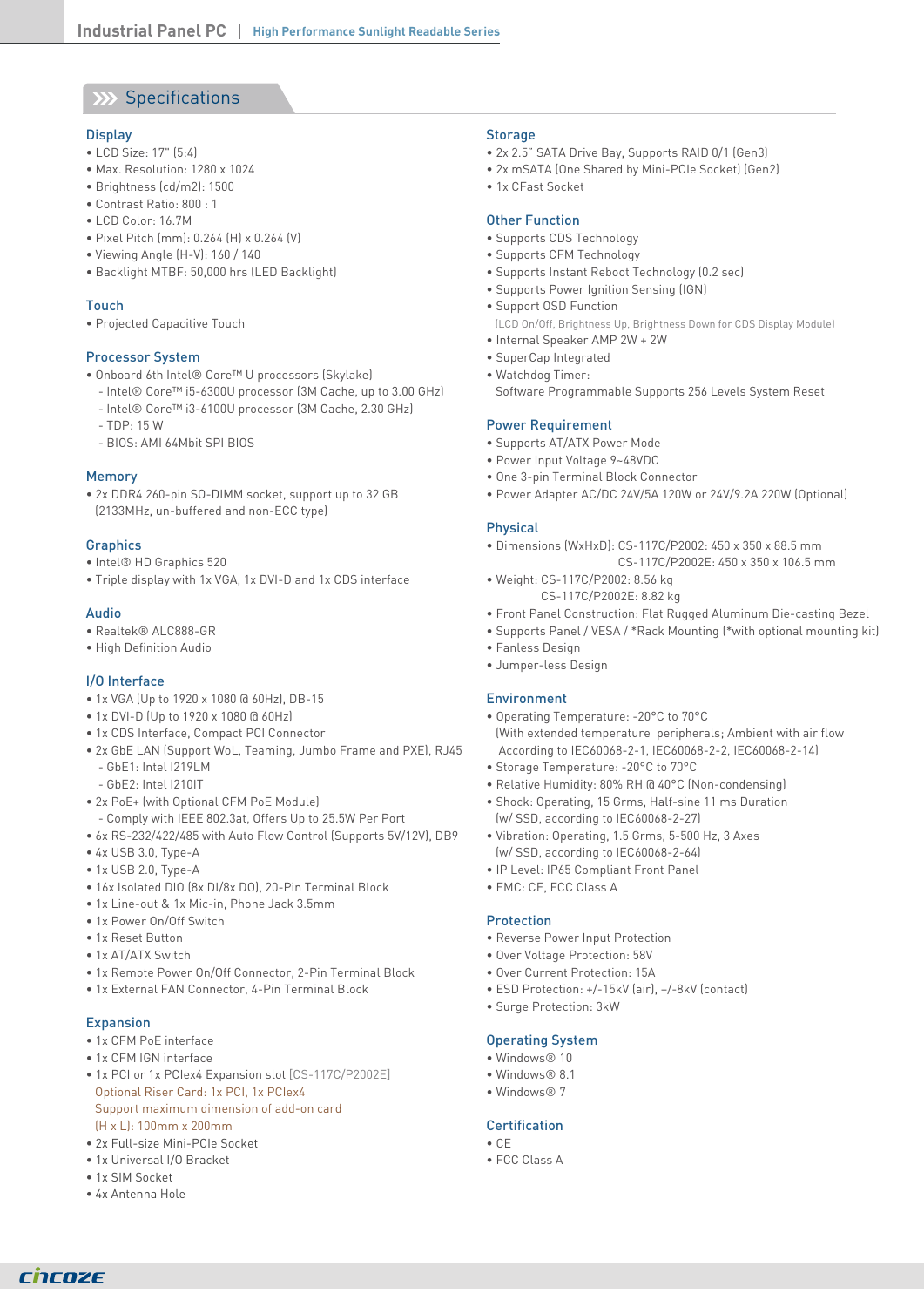### XXX External Layout





chcoze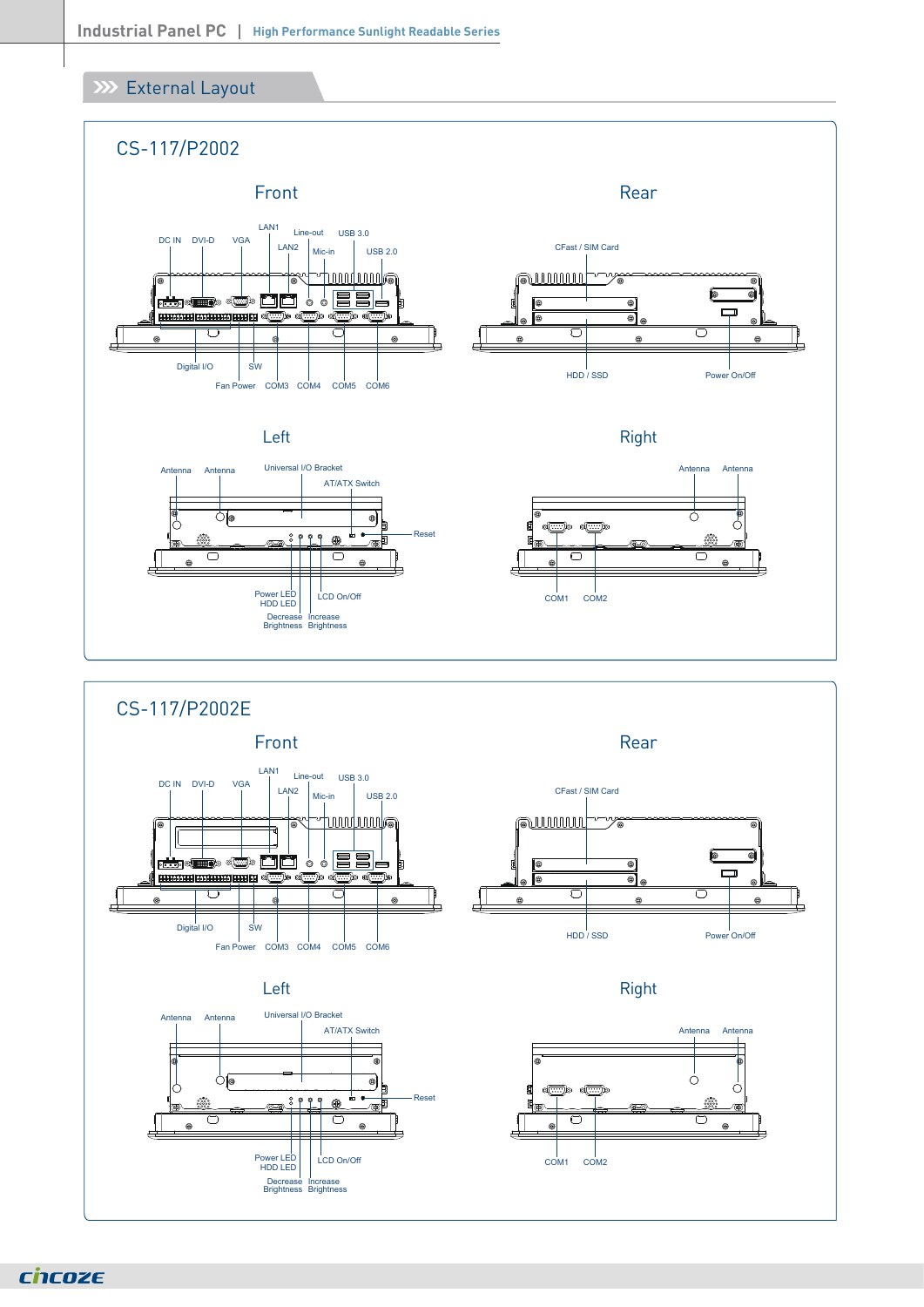### **Dimensions**



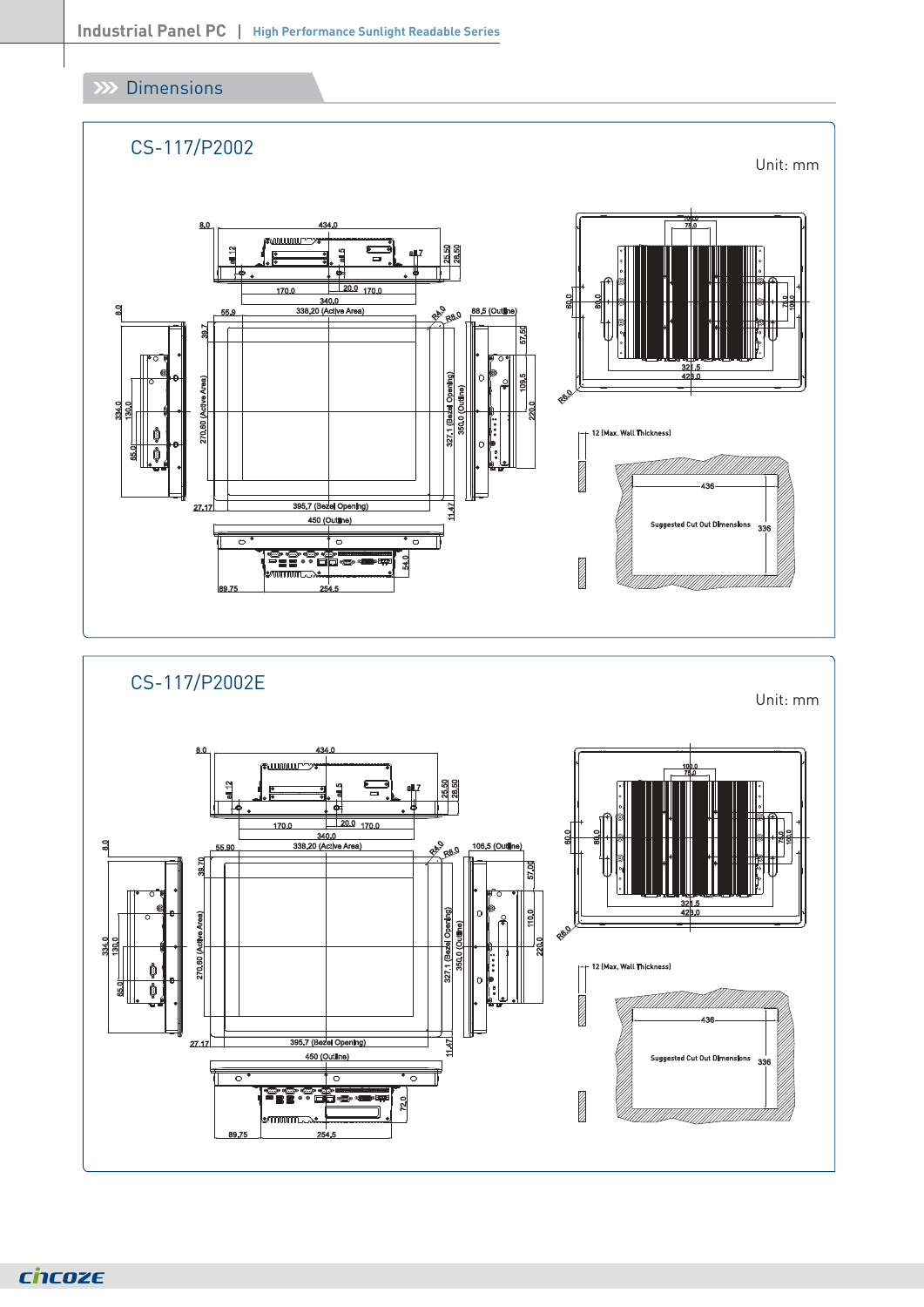## **W** Ordering Information

#### Available Models

| Model No.                       | <b>Product Description</b>                                                                                                                                   |
|---------------------------------|--------------------------------------------------------------------------------------------------------------------------------------------------------------|
| CS-117C-R10/P2002-i5-R10        | 17" TFT-LCD 1500 nits Sunlight Readable Touch Panel PC with Intel® Core™ i5-6300U Processor<br>and P-Cap. Touch                                              |
| CS-117C-0B-R10/P2002-i5-R10     | 17" TFT-LCD 1500 nits Sunlight Readable Touch Panel PC with Intel® Core™ i5-6300U Processor,<br>P-Cap. Touch and Optical Bonding                             |
| CS-117C-R10/P2002E-i5-R10       | 17" TFT-LCD 1500 nits Sunlight Readable Touch Panel PC with Intel® Core™ i5-6300U Processor,<br>P-Cap. Touch and 1x Reserved Expansion Slot                  |
| CS-117C-0B-R10/P2002E-i5-R10    | 17" TFT-LCD 1500 nits Sunlight Readable Touch Panel PC with Intel® Core™ i5-6300U Processor,<br>P-Cap. Touch, 1x Reserved Expansion Slot and Optical Bonding |
| CS-117C-R10/P2002E-i5-E4-R10    | 17" TFT-LCD 1500 nits Sunlight Readable Touch Panel PC with Intel® Core™ i5-6300U Processor,<br>P-Cap. Touch and 1x PCIe x4 Expansion Slot                   |
| CS-117C-0B-R10/P2002E-i5-E4-R10 | 17" TFT-LCD 1500 nits Sunlight Readable Touch Panel PC with Intel® Core™ i5-6300U Processor,<br>P-Cap. Touch, 1x PCIe x4 Expansion Slot and Optical Bonding  |
| CS-117C-R10/P2002E-i5-PI-R10    | 17" TFT-LCD 1500 nits Sunlight Readable Touch Panel PC with Intel® Core™ i5-6300U Processor,<br>P-Cap. Touch and 1x PCI Expansion Slot                       |
| CS-117C-0B-R10/P2002E-i5-PI-R10 | 17" TFT-LCD 1500 nits Sunlight Readable Touch Panel PC with Intel® Core™ i5-6300U Processor,<br>P-Cap. Touch, 1x PCI Expansion Slot and Optical Bonding      |
| CS-117C-R10/P2002-i3-R10        | 17" TFT-LCD 1500 nits Sunlight Readable Touch Panel PC with Intel® Core™ i3-6100U Processor<br>and P-Cap. Touch                                              |
| CS-117C-0B-R10/P2002-i3-R10     | 17" TFT-LCD 1500 nits Sunlight Readable Touch Panel PC with Intel® Core™ i3-6100U Processor,<br>P-Cap. Touch and Optical Bonding                             |
| CS-117C-R10/P2002E-i3-R10       | 17" TFT-LCD 1500 nits Sunlight Readable Touch Panel PC with Intel® Core™ i3-6100U Processor,<br>P-Cap. Touch and 1x Reserved Expansion Slot                  |
| CS-117C-0B-R10/P2002E-i3-R10    | 17" TFT-LCD 1500 nits Sunlight Readable Touch Panel PC with Intel® Core™ i3-6100U Processor,<br>P-Cap. Touch, 1x Reserved Expansion Slot and Optical Bonding |
| CS-117C-R10/P2002E-i3-E4-R10    | 17" TFT-LCD 1500 nits Sunlight Readable Touch Panel PC with Intel® Core™ i3-6100U Processor,<br>P-Cap. Touch and 1x PCIe x4 Expansion Slot                   |
| CS-117C-0B-R10/P2002E-i3-E4-R10 | 17" TFT-LCD 1500 nits Sunlight Readable Touch Panel PC with Intel® Core™ i3-6100U Processor,<br>P-Cap. Touch, 1x PCIe x4 Expansion Slot and Optical Bonding  |
| CS-117C-R10/P2002E-i3-PI-R10    | 17" TFT-LCD 1500 nits Sunlight Readable Touch Panel PC with Intel® Core™ i3-6100U Processor,<br>P-Cap. Touch and 1x PCI Expansion Slot                       |
| CS-117C-0B-R10/P2002E-i3-PI-R10 | 17" TFT-LCD 1500 nits Sunlight Readable Touch Panel PC with Intel® Core™ i3-6100U Processor,<br>P-Cap. Touch, 1x PCI Expansion Slot and Optical Bonding      |